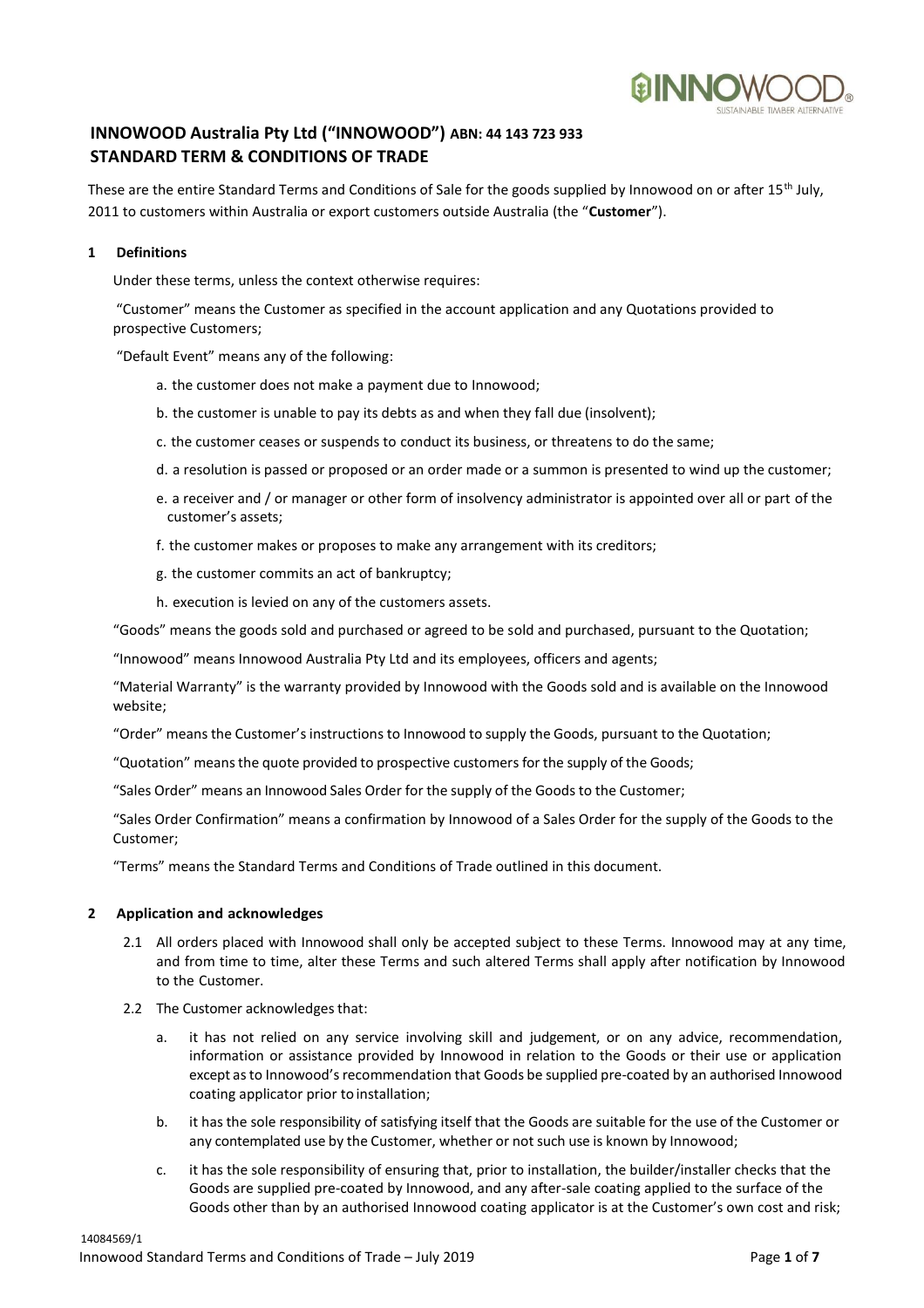

- d. it has the sole responsibility of ensuring that any Goods supplied uncoated at the Customer's request for use indoors are installed in a location which is not fully or partly exposed to sunlight or other elements (as otherwise changes to aesthetic appearance, including colour, may occur); and
- e. any description of the Goods provided on Innowood's website, in any brochure or catalogue or other marketing brochure, or in a quotation or invoice is given by way of identification only and the use of such description does not constitute a contract of sale by description.
- 2.3 Nothing in these Terms is to be interpreted as excluding, restricting or modifying or having the effect of excluding, restricting or modifying the application of any State or Federal legislation, including the Australian Consumer Law, applicable to the sale of goods or supply of services which cannot be excluded, restricted or modified.

## **3 Payment, Passing of Property, Credit and Prices**

- 3.1 The Customer shall pay for the Goods in Australian currency, unless Sales Order Confirmation states otherwise, and for the price specified in the Sales Order Confirmation.
- 3.2 Unless otherwise stated, the prices for the Goods sold by Innowood pursuant to a Sales Order are expressed on a GST exclusive basis.
- 3.3 Where GST is applicable on any supply of goods by Innowood to the Customer, the Customer must pay the GST exclusive price plus GST.
- 3.4 The Customer must pay for the Goods without deduction or set-off, whether legal or equitable, by the date stated on the Sales Order Confirmation issued by Innowood;
- 3.5 Payment by cheque is not deemed made until the proceeds of the cheque have cleared.
- 3.6 A 50% non-refundable deposit is required at the making of an order by the Customer. A 30% payment is required when the goods arrive at Innowood's warehouse. The remaining 20% payment must be made before the delivery date specified on the Sales Order Confirmation.
- 3.7 Any Goods supplied and/or installed on a construction project which have been fabricated to custom specifications will require payment in full even if the order is cancelled within the 7 day period stated in Clause 4.12.
- 3.8 If the Customer defaults in payment by the due date of any amount payable to Innowood, then all money due but payable at a later date by the Customer to Innowood , becomesimmediately due and payable without the requirement of any notice to the Customer, and Innowood may, without prejudice to any other remedy available to it:
	- a. charge the Customer interest on any sum due at the rate of 1.5% per month on the outstanding balance for the period from the due date until the date of payment in full;
	- b. charge the Customer for, and the Customer must indemnify Innowood against, all costs and expenses (including without limitation all legal costs, collection agency costs and expenses) incurred by it resulting from the default or in taking action to enforce compliance with these Terms or to recover any goods;
	- c. Innowood may withhold further deliveries of Goods and/or withdraw any credit facilities; and
	- d. cease or suspend for such period as Innowood thinks fit, supply of any further goods to the Customer; and
	- e. by notice in writing to the Customer, terminate any agreement with the Customer so far as unperformed by Innowood, without effect on the accrued rights of Innowood under any agreement.
- 3.9 Clauses 3.8(c) and (d) and clause 3.8 (e) may also be relied upon, at the option of Innowood:
	- a. where the Customer is an individual and becomes bankrupt or enters into any scheme of arrangement or any assignment or composition with or for the benefit of his or her creditors or any class of his or her creditors generally; or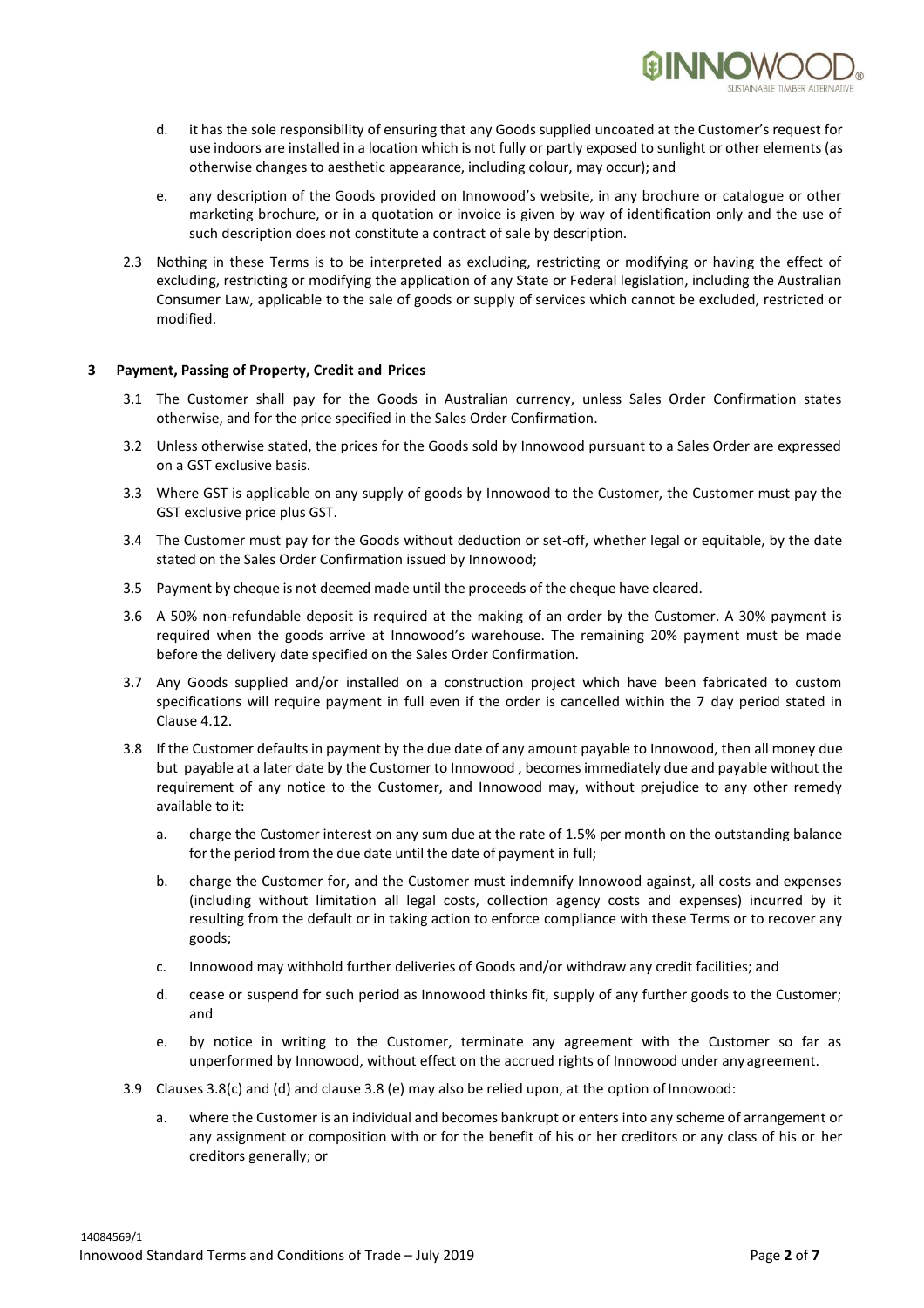

- b. where the Customer is a corporation and it enters into any scheme of arrangement or any assignment or composition with, or for the benefit of, its creditors or any class of its creditors generally, or has a liquidator, provisional liquidator, administrator, receiver or receiver and manager appointed, or any action is taken for, or with the view to, the liquidation (including provisional liquidation), winding up or dissolution without winding up of the Customer.
- 3.10 Where the cost of the Goods exceeds the Customer's approved credit limit, all amounts owing to Innowood must be paid prior to delivery.
- 3.11 If the Customer orders any non-stock item and the total quantity supplied to the Customer is greater or less than the original order by a value of 5% or less, the Customer will be invoiced and must pay for the total amount supplied as a wholequantity.
- 3.12 Interest is charged on amounts outstanding after their due dates at the statutory interest rate payable for judgement debts of the District Court of New South Wales;
- 3.13 All prices shall be those referred to in Innowood's price lists and/or arrangements current at the date of invoice and prices shall be subject to change without notice.

# **4 Delivery and Return**

- 4.1 If the Customer purchases the Goods at an Innowood store, and unless otherwise agreed, Innowood will deliver the Goods to the Customer's premises or delivery address as specified by the Customer in the Sales Order.
- 4.2 Innowood will deliver the goods:
	- a. within 5 working days after the full payment for stock items;
	- b. within 8-12 weeks after payment of the 50% deposit for non-stock items; and
- 4.3 The Customer shall pay the cost of delivery unless stated otherwise in the Sales Order Confirmation.
- 4.4 If the Goods are not sold at an Innowood store, the Customer must, at its own cost and risk, collect the Goods within reasonable time.
- 4.5 Delivery is complete when the Goods are unloaded from the delivery vehicle. Unloading of the Goods will be at the Customer's cost and risk.
- 4.6 Where the Customer or its agent is unavailable to sign or does not sign the delivery docket provided by Innowood, the Innowood driver's delivery record will be conclusive evidence of the delivery at the time and location specified in that record.
- 4.7 Any period or date for delivery of goods stated by Innowood is intended as an estimate only and is not a contractual commitment. Innowood will use its reasonable endeavours to meet any estimated dates for delivery of the goods but will, in no circumstances whatsoever, be liable for any loss or damage suffered by the Customer or any third party for failure to meet any estimated date.
- 4.8 The Customer may not terminate or refuse delivery of the balance of the Goods if Innowood fails to deliver a portion of the Goods by the estimated date or to deliver at all.
- 4.9 Any extra carrier charges due to difficult access, wrong instructions provided by the Customer, frustrated delivery, or the requirement for extra personnel, will be charged to Customer at cost plus a 20% service fee plus GST charged by Innowood.
- 4.10 If Innowood does not receive forwarding instructions sufficient to enable it to dispatch the Goods within 14 days of notification that the Goods are ready, the Customer shall be deemed to have taken delivery of the Goods from such date. The Customer shall be liable for storage charges calculated daily and payable monthly on demand.
- 4.11 Where it is necessary for Innowood to deliver the Goods in other than a fully assembled condition (which facts will be stated in the Sales Order Confirmation), the cost and responsibility of assembly and installation will fall to the Customer, unless otherwise specified in Innowood's Sales Order confirmation.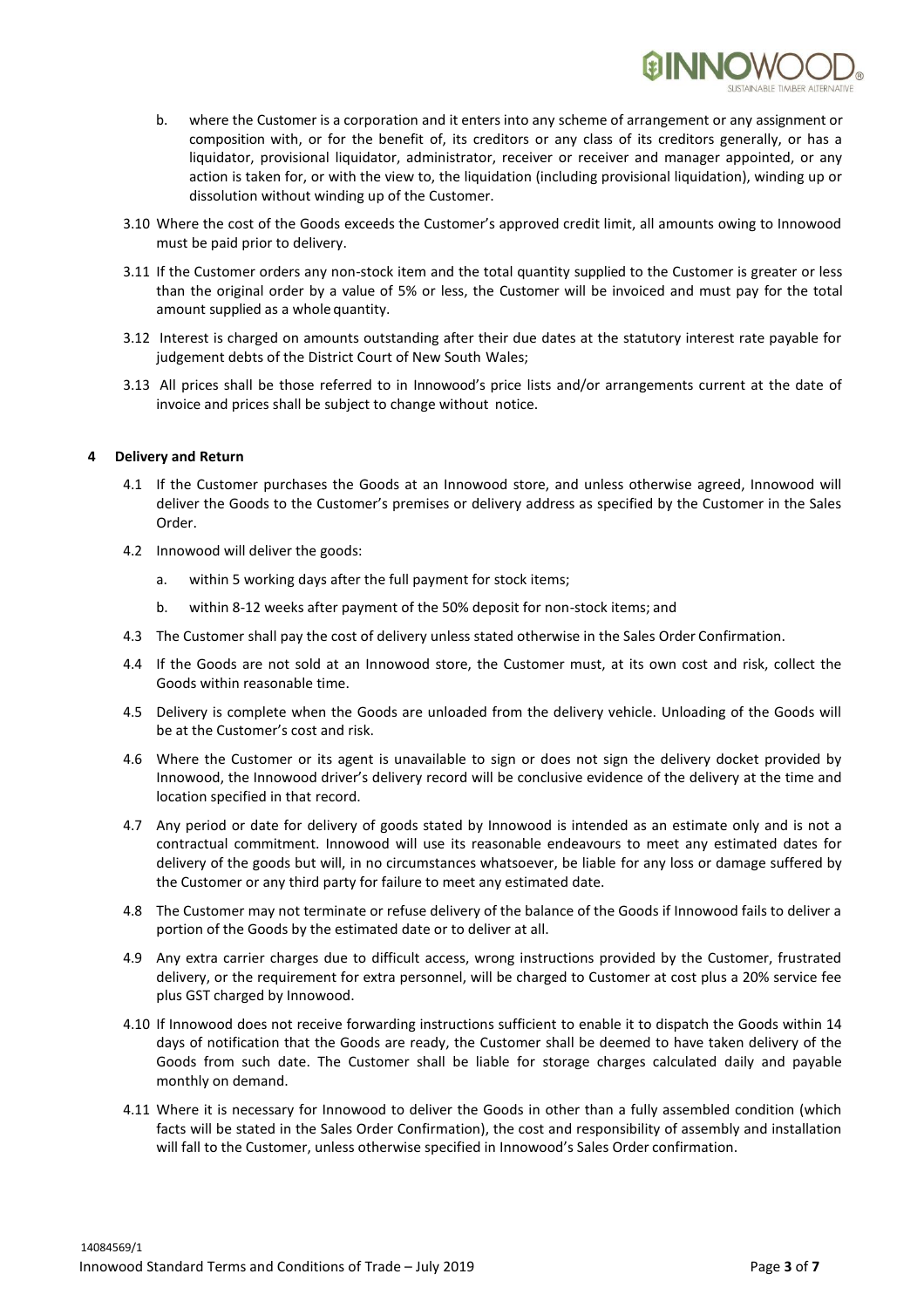

- 4.12 The Customer must notify Innowood, in writing within 7 days after receipt the Goods, if;
	- a. the wrong Goods have been received;
	- b. the quantity of the Goods is incorrect; or
	- c. the Goods do not meet specifications, including as to colour, finish, size or coating of theGoods.
- 4.13 Notwithstanding, Innowood may, upon reasonable notice, enter any premises where the goods are located, for the purposes of inspecting, testing and/or taking samples of the goods fortesting.

#### **5 Progress Payments for Construction Work**

- 5.1 All construction work undertaken by Innowood on behalf of the Customer shall be governed by the *Building and Construction Industry Security of Payment Act 1999* (NSW) and any associated legislation.
- 5.2 In accordance with the *Building and Construction Industry Security of Payment Act 1999* (NSW)*,* Innowood is entitled to receive and recover progress payments in relation to the Goods supplied and/or work carried out on the premises of the Customer, or their agent.
- 5.3 The amount recoverable will correspond to the proportion of Goods supplied and/or work undertaken to the total contract price of the entire project.

#### **6 Installation and Maintenance of the Product**

- 6.1 The Goods must be installed and maintained strictly in accordance with the relevant Innowood guidelines current at the time of installation, including the Innowood Recoating Procedure Guideline. To obtain a copy of the guidelines go to [www.innowood.com.au](http://www.innowood.com.au/) or contact Innowood on 1300 787 717.
- 6.2 If the Goods are for outdoor use, it must be coated by Innowood at time of purchase and maintained strictly in accordance with the relevant Innowood Recoating Procedure Guideline current at the time of coating. To obtain a copy of the guidelines, go to [www.innowood.com.au](http://www.innowood.com.au/) or contact Innowood on 1300 787 717. Subject to any rights the Customer has under the Australian Consumer Law or the Material Warranty, Goods supplied uncoated on Customer request are used at Customer's own risk.

## **7 Retention of Title**

- 7.1 Until full payment is received by Innowood for the Goods supplied by it to the Customer, as well as all other amounts owing to Innowood by theCustomer:
	- a. title in the Goods remain vested in Innowood and does not pass to the Customer;
	- b. the Customer must hold the Goods asfiduciary bailee and agent for Innowood;
	- c. the Customer must store the Goods in a safe and secure manner that identifies them as Innowood's Goods, and distinguishable from other goodsin the Customer's possession; and
	- d. the Customer is required to hold the proceeds of any sale of the Goods on trust for Innowood in a separate account however failure to do so will not affect the Customer's obligation to deal with the proceeds astrustee.
- 7.2 When title in the Goods passes to the Customer:
	- a. Innowood may, on reasonable notice, enter premises where the Goods are stored to inspect;
	- b. the Customer may sell the Goods in the ordinary course at full market value, until a Default Event occurs
- 7.3 If a Default Event occurs:
	- a. the Customer's right to sell the Goods immediately terminates; and
	- b. Innowood may, without notice to the Customer and without prejudice to any of its other rights, enter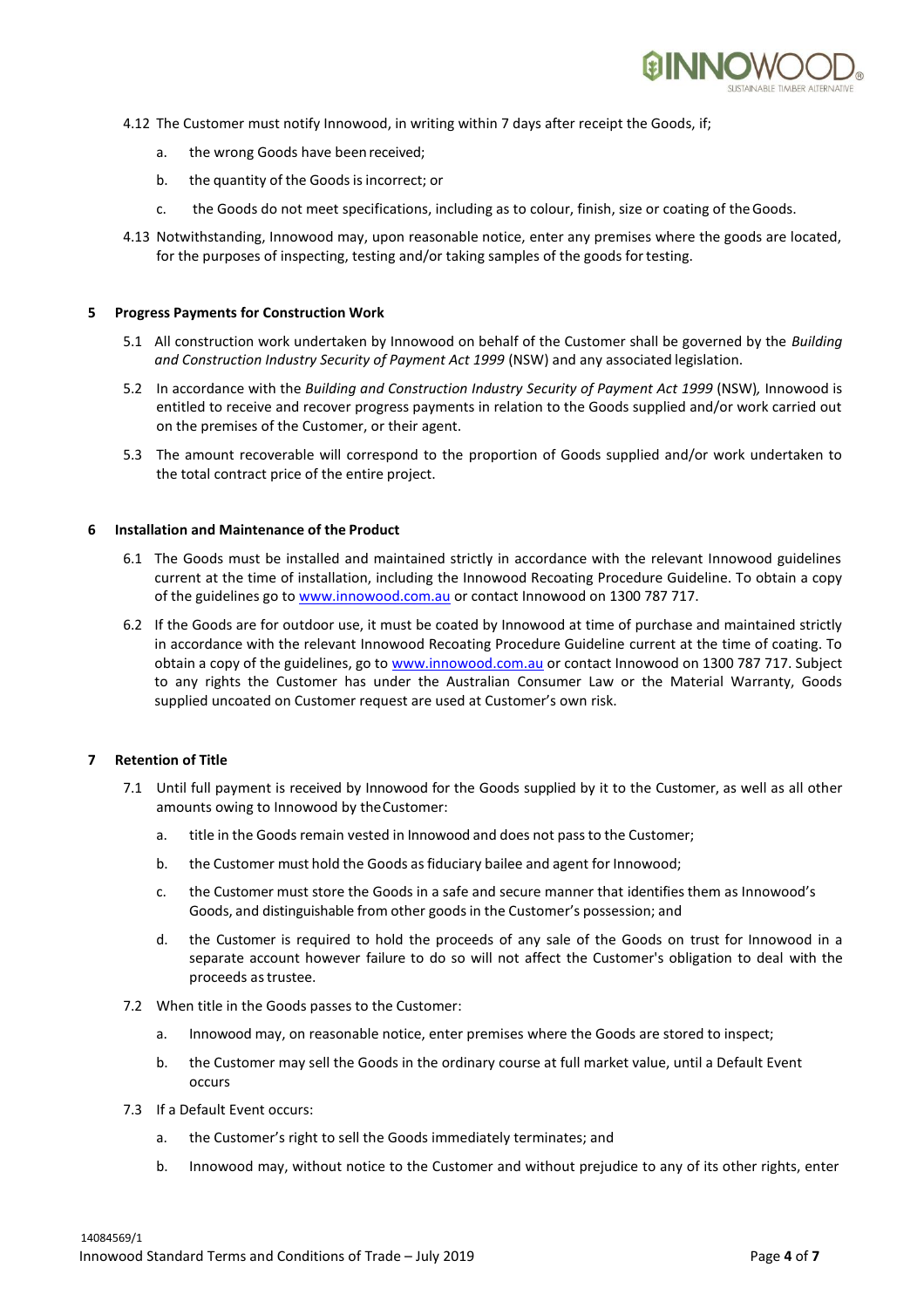

## **8 Tolerances**

- 8.1 Each Innowood invoice shall be prima facie evidence of the classification, quantity and measurements of the Goods delivered.
- 8.2 The Goods will be supplied with the tolerances as to quality, dimensions, weight, gauge, chemical composition, physical properties, finish, shearing and degree of flatness specified in the Innowood invoice. If such tolerances are not specified in the Innowood invoice, the tolerances will be Innowood's standard manufacturing tolerances.

## **9 Stocking**

- 9.1 If the delivery cannot be made on the original delivery date, the Customer can either:
	- a. request that Innowood hold the Goods for an additional 14 days by paying the balance of all amounts payable; or
	- b. reconfirm another delivery appointment (in 6-8 weeks depending on the quantity and special requirements).
- 9.2 If the Customer does not collect or accept delivery of the Goods within 14 days of the Goods becoming available for delivery, Innowood may:
	- a. deliver the Goods to the Customer, in which case the delivery will be taken as a delivery pursuant to these Terms;
	- b. treat the Customer as having cancelled the Order; or
	- c. charge the customer a fee for the period Innowood stores the Goods after the 14 day period.
- 9.3 The Customer is aware of moisture trapped between the articles when stored may lead to staining or soiling which is not easily removed. Innowood will not be liable for any loss or damage the customer sustains arising out of anything referred to in this paragraph 9.3 and will not be required to remove any stains or soiling.
- 9.4 If the Customer requests a deferment of delivery of Goods and Innowood agrees to defer delivery, the Customer must pay the storage fee Innowood specifies.

## **10 Cancellation and Variations**

- 10.1 Innowood will not accept alterations to Sales Orders that are in production or completed
- 10.2 If the Customer cancels all or part of a Sales Order:
	- a. before Innowood has started production of the Goods and/or tooling, the Customer must pay Innowood an amount equal to 25%of the price of the Goods and / or tooling; or
	- b. after Innowood has started producing the Goods and / or tooling, the Customer must pay Innowood the full price of the Goods and / or tooling cancelled, less the current scrap value of the Goods as determined by Innowood.

## **11 Equipment**

- 11.1 Any equipment (for example dyes, tools and other equipment) including all intellectual property in or relating to the Goods which Innowood makes or obtains in order to produce the Goods for the Customer, unless otherwise agreed:
	- a. shall be and remain the sole property of Innowood. Innowood is not required to deliver such equipment to the Customer or part with possession of it. This applies even where the Customer has contributed to the cost of development and manufacture of the equipment;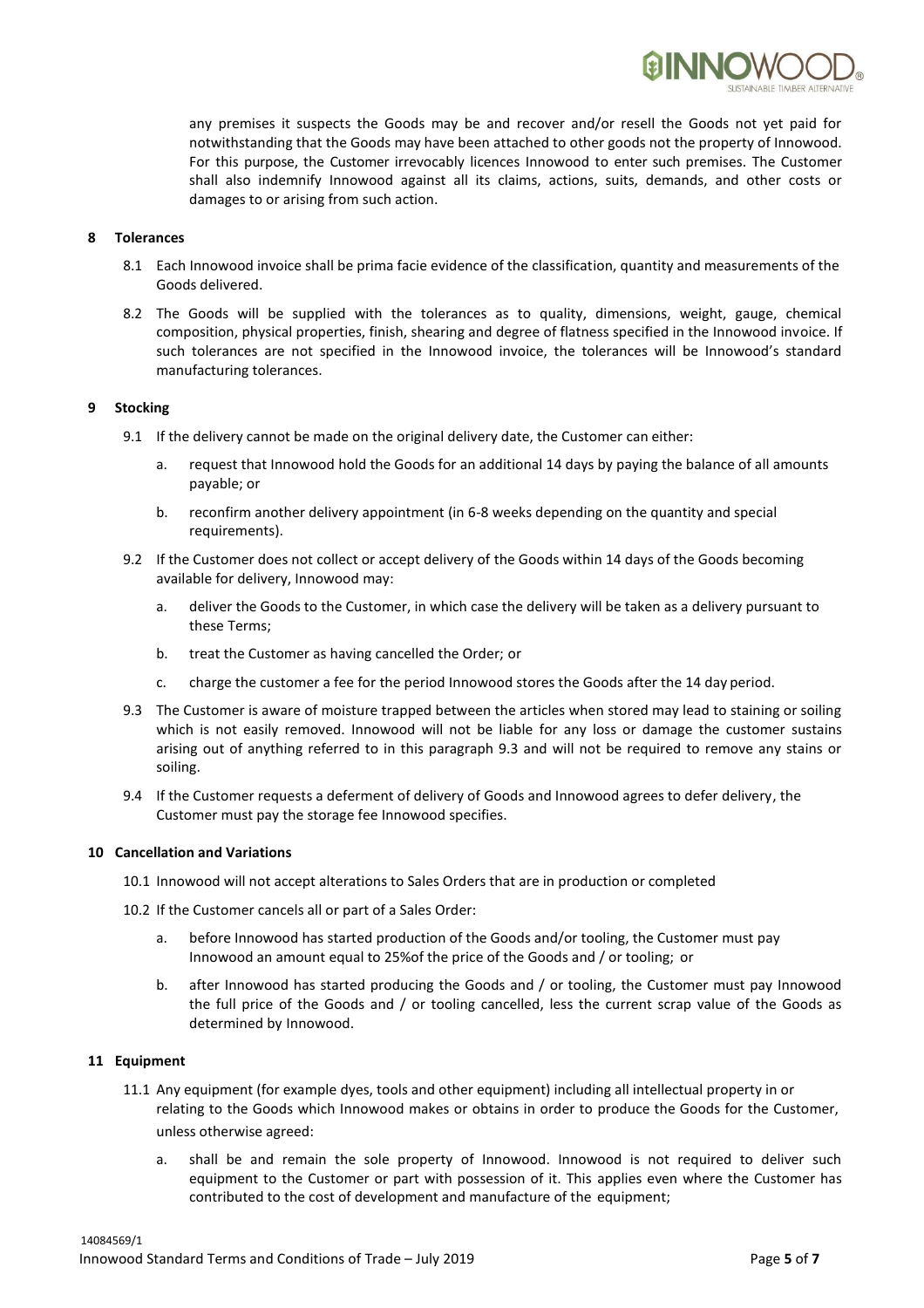

- b. Where Innowood has agreed that particular items of equipment will be used only for the manufacture of Goods for the Customer, Innowood will not use that equipment to manufacture goods for third parties or sell to third parties products manufactured from the equipment unless:
	- i. the Customer has authorized such use or sales; or
	- ii. the Customer has not, for a period of 24 consecutive months, purchased from Innowood any goods manufactured by use of the equipment; or
	- iii. the Customer is in default of payment.
- 11.2 If the Customer does not purchase Goods manufactured by use of the dyes, tools or other equipment exclusive to that customer for a period of twenty four (24) months, Innowood may scrap such dyes, tools or other equipment. If the Customer places a Sales Order requiring the use of such dyes, tools or other equipment after they have been scrapped by Innowood pursuant to this clause, then such Sales Order shall be deemed to be a new Sales Order, and any dyes, tools or other equipment made to supply that Sales Order shall be paid for by the Customer at Innowood's then current charges.

## **12 Limitation of Liability**

- 12.1 Except as specified in this document, the Material Warranty and the Australian Consumer Law and to the fullest extent permitted by law:
	- a. Innowood shall not be liable for any claim, loss or expense howsoever arising which is made after seven days from the date of delivery (or at any time after the products have been unpacked, fixed or otherwise used or applied) at which time there shall be deemed to have been unqualified acceptance;
	- b. Innowood shall not be liable for any claim, loss or expense howsoever arising which is made in respect of any variation of colour or defects in workmanship in respect of Goods supplied uncoated on Customer request, or any after-sale coating applied by Customer or its builder/installer other than as approved by Innowood; and
	- c. Innowood shall not be liable in any way for any claim, loss or expense (including any contingent, consequential, special, direct, indirect and/or punitive damage) whether by reason of any negligence of Innowood, error or omission by Innowood or otherwise.
- 12.2 The Customer acknowledges these express limitations of liability and agrees to limit any claim accordingly.
- 12.3 Product Selection and its suitability for the required application is strictly the responsibility of the customer. Innowood takes no responsibility for incorrect or non-compliant product selection. Test reports and material compositions can be provided upon request.

## **13 Indemnity**

- 13.1 The Customer indemnifies Innowood against all damages, losses and expenses arising out of claims made against Innowood in relation to products sold subject to these Terms, including but not limited to claims that the Goods, their method of manufacture or their design infringe any industrial or intellectual property rights.
- 13.2 The Customer shall not obtain any rights in any patent or design used by Innowood in manufacturing the goods by reason only of these terms.

## **14 Force Majeure**

- 14.1 Innowood shall not be liable for any delay or failure to perform or comply with any of these terms if that failure arises from any event or circumstance:
	- a. beyond the control of Innowood;
	- b. which Innowood could not reasonably have provided against before entering into the Supply Order;
	- c. which, having arisen, Innowood could not have reasonably avoided or overcome; and
	- d. which is not substantially attributable to Innowood.